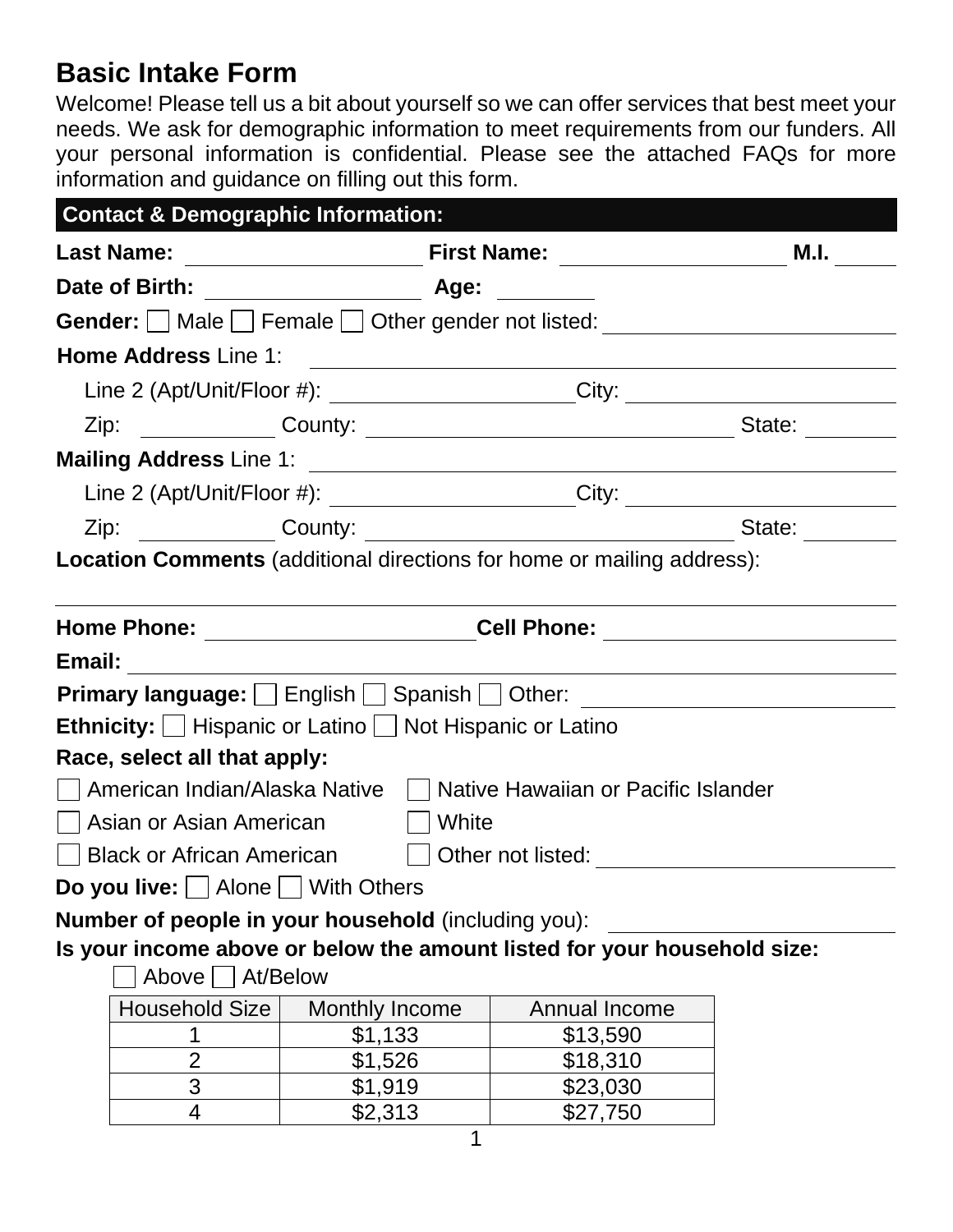| For each additional person, add \$4,540 to annual income                                                            |  |  |  |
|---------------------------------------------------------------------------------------------------------------------|--|--|--|
| <b>Emergency Contact:</b>                                                                                           |  |  |  |
| <b>Primary Emergency Contact:</b>                                                                                   |  |  |  |
| Name:                                                                                                               |  |  |  |
| <b>Example 2018 Relationship:</b> The Relationship:<br>Phone:                                                       |  |  |  |
| Are you visually impaired (can't be corrected with glasses)?     Yes     No                                         |  |  |  |
| Do you use any assistive devices? Select all that apply:                                                            |  |  |  |
| Ambulatory     Cane     Crutches     Electric Scooter<br><b>None</b>                                                |  |  |  |
| Walker<br>Wheelchair<br>Other:                                                                                      |  |  |  |
| <b>Health Insurance</b> (select all that apply): $\Box$ Medicaid $\Box$ Medicare $\Box$ Other $\Box$<br><b>None</b> |  |  |  |
| <b>Interest in Other Services:</b>                                                                                  |  |  |  |
| Are you interested in learning about nutrition and a healthy diet?   Yes   No                                       |  |  |  |
| Would you like to hear about other services?     Yes     No                                                         |  |  |  |
| If yes, how can we contact you? $\vert$   Email $\vert$   Mail     Phone                                            |  |  |  |
| What services are you interested in?                                                                                |  |  |  |
|                                                                                                                     |  |  |  |

## **Disclosures and Waivers**

*I have been informed of the policies regarding voluntary contributions, complaint procedures and appeal rights. I am aware that in order to receive requested services, it may be necessary to share information with other departments or service provider and I herewith give my consent to do so.* 

**Signature:** Date: Date: Date: Date: Date: Date: Date: Date: Date: Date: Date: Date: Date: Date: Date: Date: Date: Date: Date: Date: Date: Date: Date: Date: Date: Date: Date: Date: Date: Date: Date: Date: Date: Date: Date:

#### *For Office Use Only –*

*(If filled out by assessor or via phone, please have assessor check here and sign below*  $\Box$ **Filled Out By: Date:**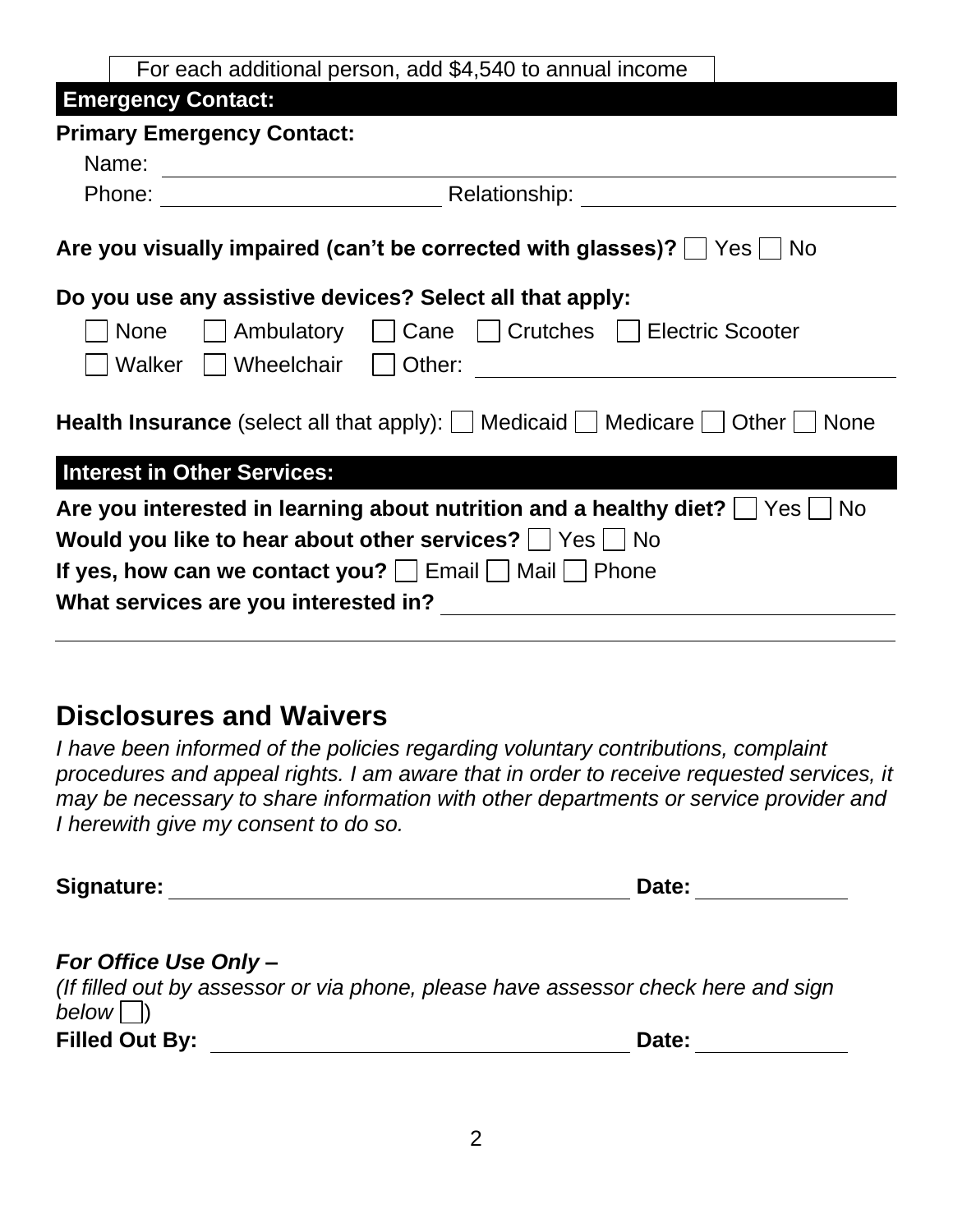## **Client Information and FAQs Sheet**

We are so glad you found us! Please keep this information for your records.

## **Provider and Area Agency on Aging Information:**

**Your local Area Agency on Aging:** *Upper Arkansas Area Agency on Aging*

#### **What is an Area Agency on Aging?**

We're glad you asked! The Area Agency on Aging (AAA) is a regional agency that is designated by the state to administer federal, state, and local funding to meet the needs of older adults in their community. The AAA provides programs and services to older adults and caregivers directly and through contracts with community provider agencies. AAAs also serve as advocates for older adults.

## **Service Information:**

The service you are requesting is funded through the Older Americans Act (OAA) and/or Older Coloradans Act (OCA) funding. This federal and state funding helps older adults, 60+, remain in their homes and communities of choice. Requests for services are processed as funds allow. We can provide you with referrals to other resources in your area, but we will not reach out to them without your permission.

## **What is the purpose of this form?**

We ask you to fill-in this form for several reasons:

- To help us learn about you so we can offer services that best meet your needs
- To help us understand the needs of older adults in our community
- To help us show the need for funding our programs
- To help us meet reporting requirements from our funders

Taxpayer money funds these programs. We must prove that the funding only serves eligible clients and targets older adults and caregivers most in need of services. This paperwork helps us meet that level of accountability.

Income information is not used to determine your eligibility for services. Income and other demographic information (e.g. gender, race, ethnicity) are collected for anonymous demographic reporting purposes. None of your personal information, such as your name or date of birth is disclosed in reporting. You have the right to refuse to provide any of the information requested on the form.

#### **What happens with my information?**

We enter your information into a secure state database. As you receive services, we record the services you received in the database. This helps us prove how we spent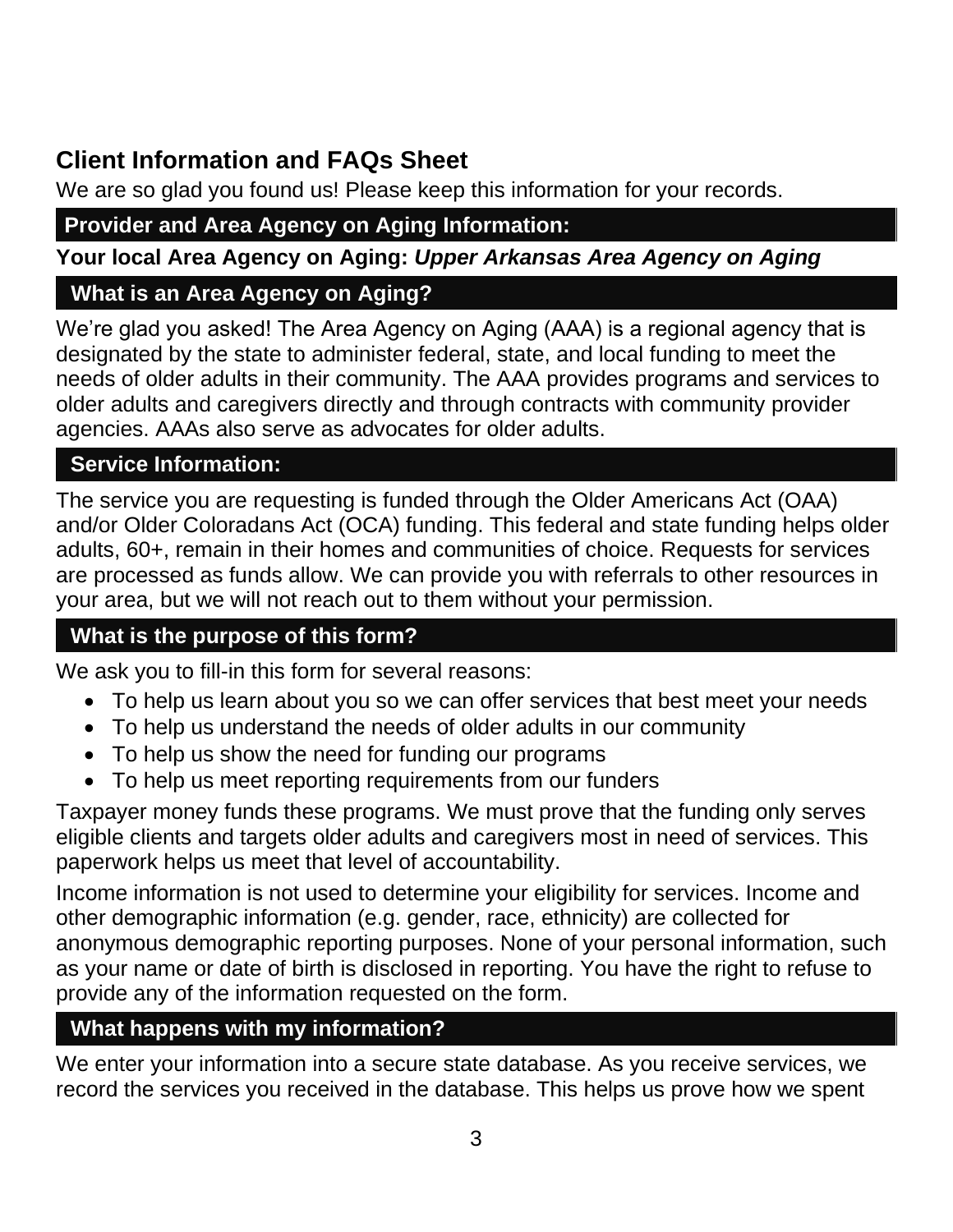the funding. The database is secured to the standards outlined in Health Insurance Portability and Accountability Act (HIPAA) and Health Information Technology for Economic and Clinical Health Act (HITECH). This means your data remains safe and confidential.

### **Will you sell my information?**

No. We will never sell your information.

## **How do I provide feedback?**

We love hearing how we can improve. Contact your service provider or your local Area Agency on Aging at **719-539-3341** or **tom.mcconaghy@uaacog.com.** Because we value your input, we may at times send you a survey to ask for your feedback.

## **How do I file a complaint, grievance, or appeal?**

Complaint/Grievance/Appeal Procedure:

You have the right to file a complaint or grievance with the organization asking you to fill out this form. If you are not satisfied with the organization's decision, you can appeal the decision to your local Area Agency on Aging (AAA), and/or the State Unit on Aging (SUA). The complete Complaint/Grievance/Appeal Procedures are available upon request by contacting your local AAA and/or the SUA as follows:

**Upper Arkansas Area Agency on Aging 139 E 3rd St Salida, CO 81201 719-539-3341 Tom.mcconaghy@uaacog.com**

**Colorado Department of Human Services, State Unit on Aging** 1575 Sherman Street, 10<sup>th</sup> Floor Denver, CO 80203 303.866.2800

## **Can I make a donation?**

We accept donations and gifts to contribute towards the cost of services and to support our efforts. Every dollar we receive goes back into the programs and services. Donations are voluntary and are not required to receive services.

You can send to donations to **UAACOG, 139 E 3rd St, Salida, CO 81201**

## **What other resources are available?**

Feel free to reach out to your Area Agency on Aging to get more information about the services available in your region. We love to help!

#### **Services available in our region include:** *Financial aid for dental and vision procedures, in home safety related repairs, meals on wheel, congregate meals, in home assistance, respite services, and legal services.*

You can also call the statewide Aging and Disability Resources for Colorado (ADRC) for information about resources in your area: 1-844-COL-ADRC / 1-844-265-2372